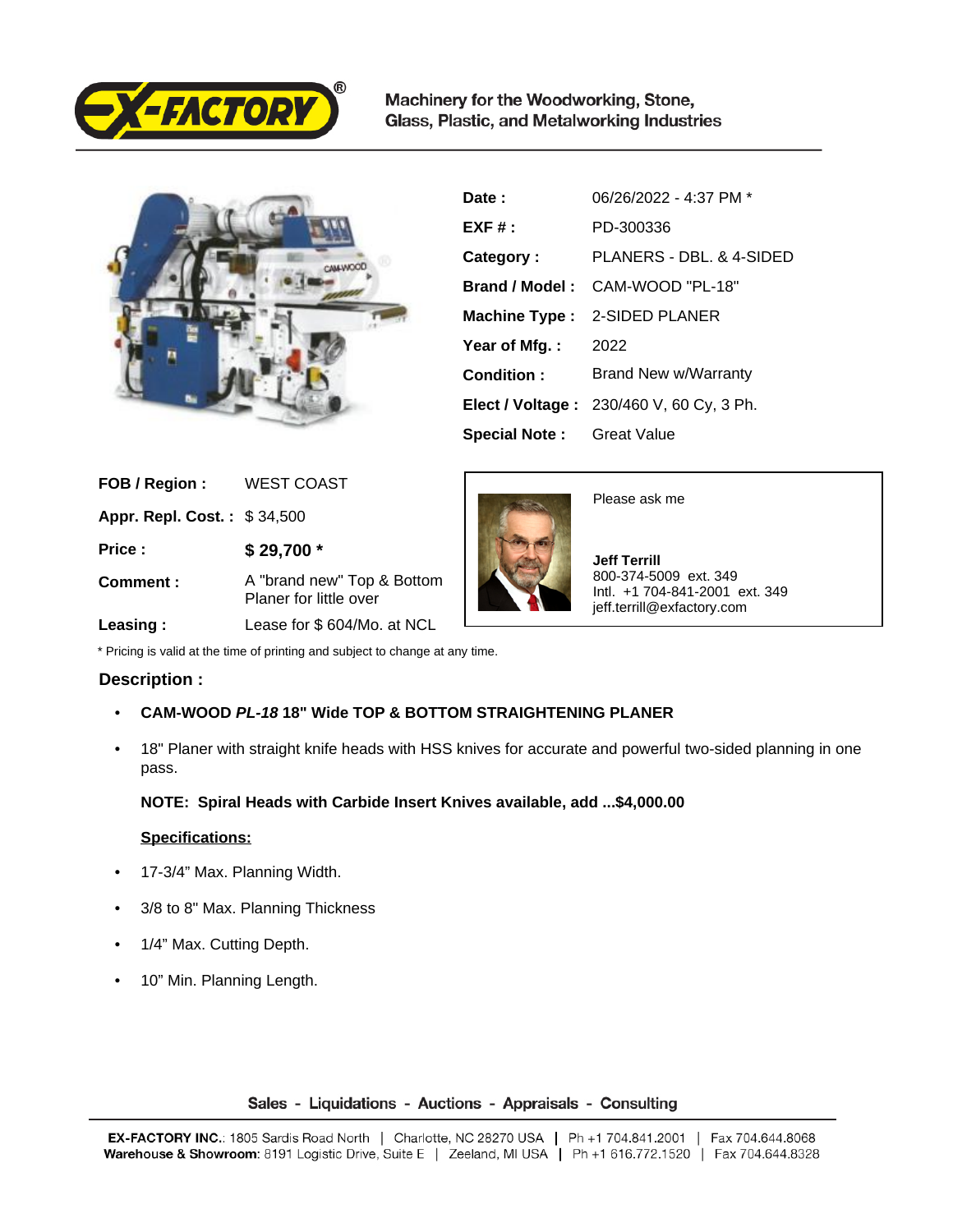

- 15 to 70 FPM Feeding Speed (Inverter Driven).
- 4,200 RPM Cutter Straight Knife Head Speed. (6,000 RPM for Spiral Cutter Head).
- (4) Knife Cutterheads.
- 15 HP Upper Motor.
- 10 HP Bottom Motor.
- 2 HP Feed Motor.
- 1/2 HP Elevation Motor.
- Table Size (L x W) 88" x 16".
- N.W. 6,500 Lbs.

#### **Features:**

- Standard equipped with automatic thickness controller, easy, accurate and quick setting for the cutting thickness.
- Upper & lower straight knives or spiral cutterheads for accurate and powerful two-sided planing in one pass.
- The worktable surface is precision ground and then electric chrome-plated and polished to a smooth mirror finish. The durable wear resistance surface is easy to clean and maintain.
- A heavy-duty feed conveyor with metal spikes firmly holds stock securely to the worktable and feeds positively giving a smooth finish for rough or final planning.

Sales - Liquidations - Auctions - Appraisals - Consulting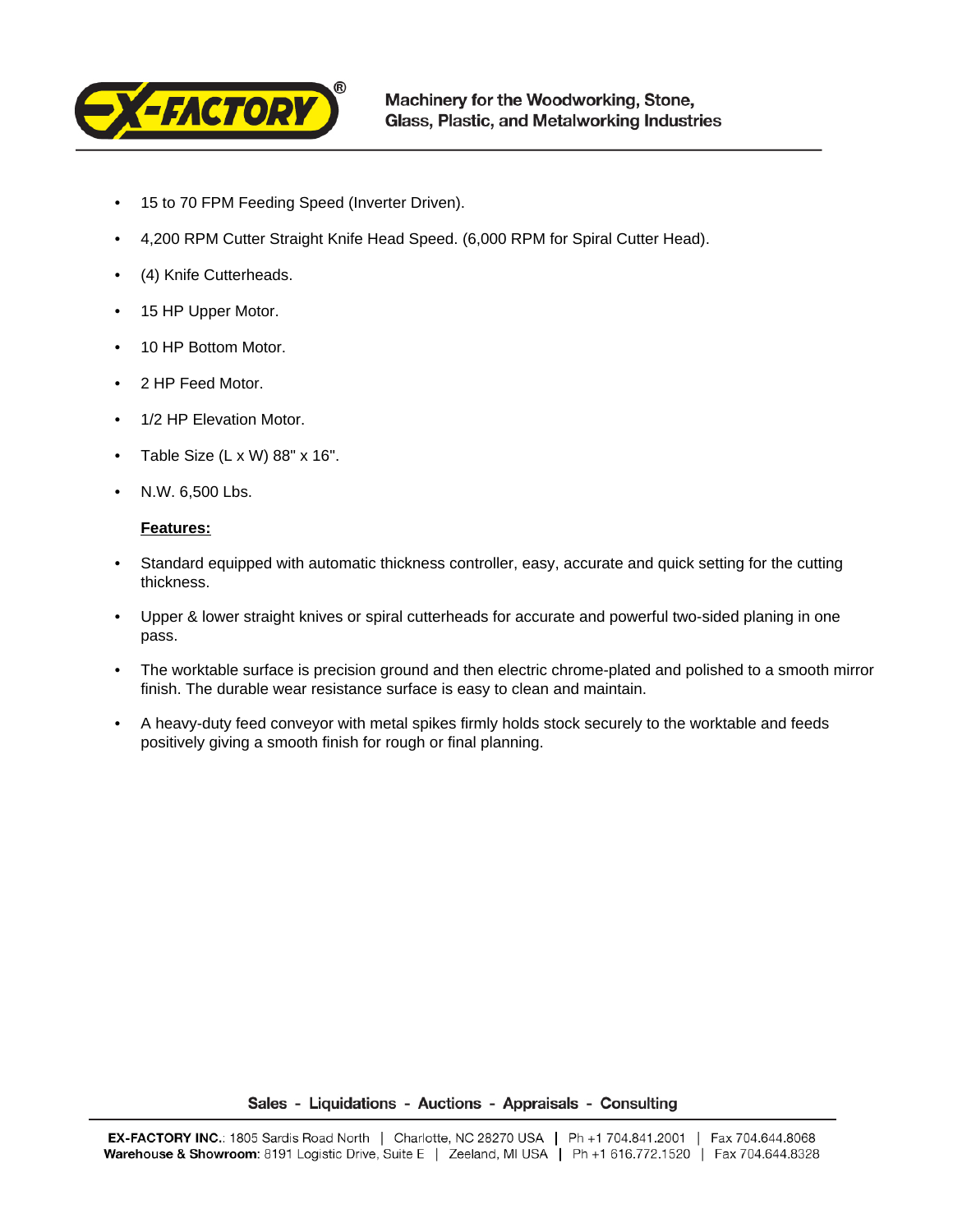

- Stepless variable speed control for smooth adjustment of feed rate depending on the material hardness, depth of cut & width to provide the best finish surface and fast cutting performance.
- The infeed conveyor is fitted with numerous pressure pins so the feeding process can be firmly stabilized. It will moderately press the stock, and then accurate planing of the surface can be performed to prevent jumping during processing of narrow or bent material.
- The (4) power feed rollers are driven with a geared transmission box linked with heavy-duty drive chains and gears to provide a smooth even feeding during rough or finish planning.
- A twist torsion anti-kickback device provides additional safety. It's designed to work in conjunction with the built-in conveyor stop. It safeguards mechanical parts in case of overload.
- The heavy-duty rigid cast iron frame supports the worktable, helps dampen vibration and ensures years of dependable service.
- Powerful industrial motor for maximum cutting capacity.
- All precision sealed long-life bearing for durability
- A swivel stand is designed for convenient knife changing on the bottom cutterhead.
- Changing the knife on the upper cutterhead only requires removal of the upper dust chute.
- The optional spiral insert head design allows for fast, accurate insert changes and minimum down time.
- Setup time is minimized to set cutterhead height using the auto material thickness device.
- The top and bottom cutterheads are precision balanced to provide consistently smooth chatter-free planing regardless of the feed rate or hardness of material being planed.
- A powerful motor is utilized to make adjustments quickly & conveniently in thickness when setting the upper cutterhead

#### **Optional:**

• Spiral Insert Cutterheads with 15 mm x 15 mm carbide insert knives, allow fast, accurate insert changes and minimum down time - add ...\$4,000